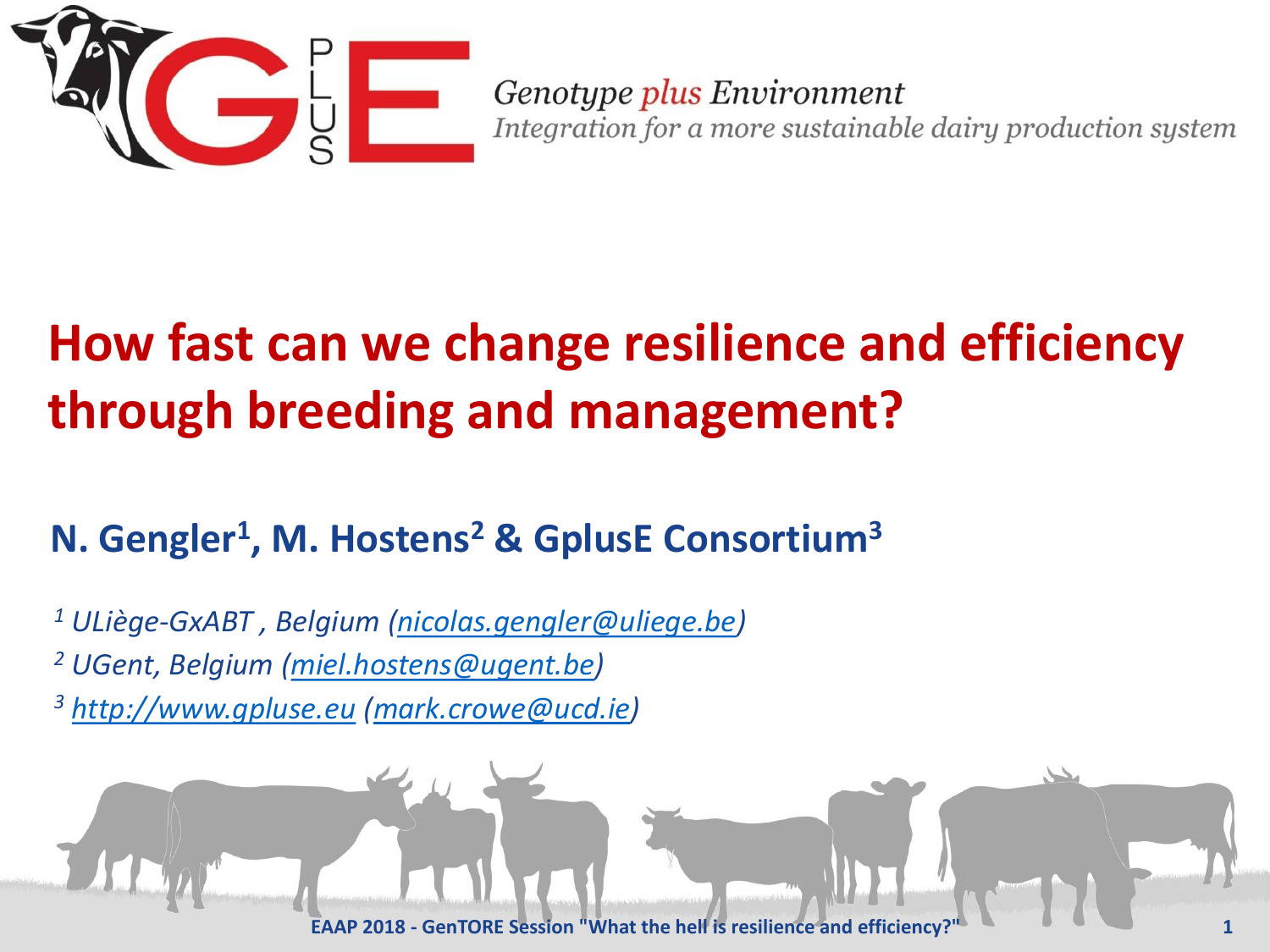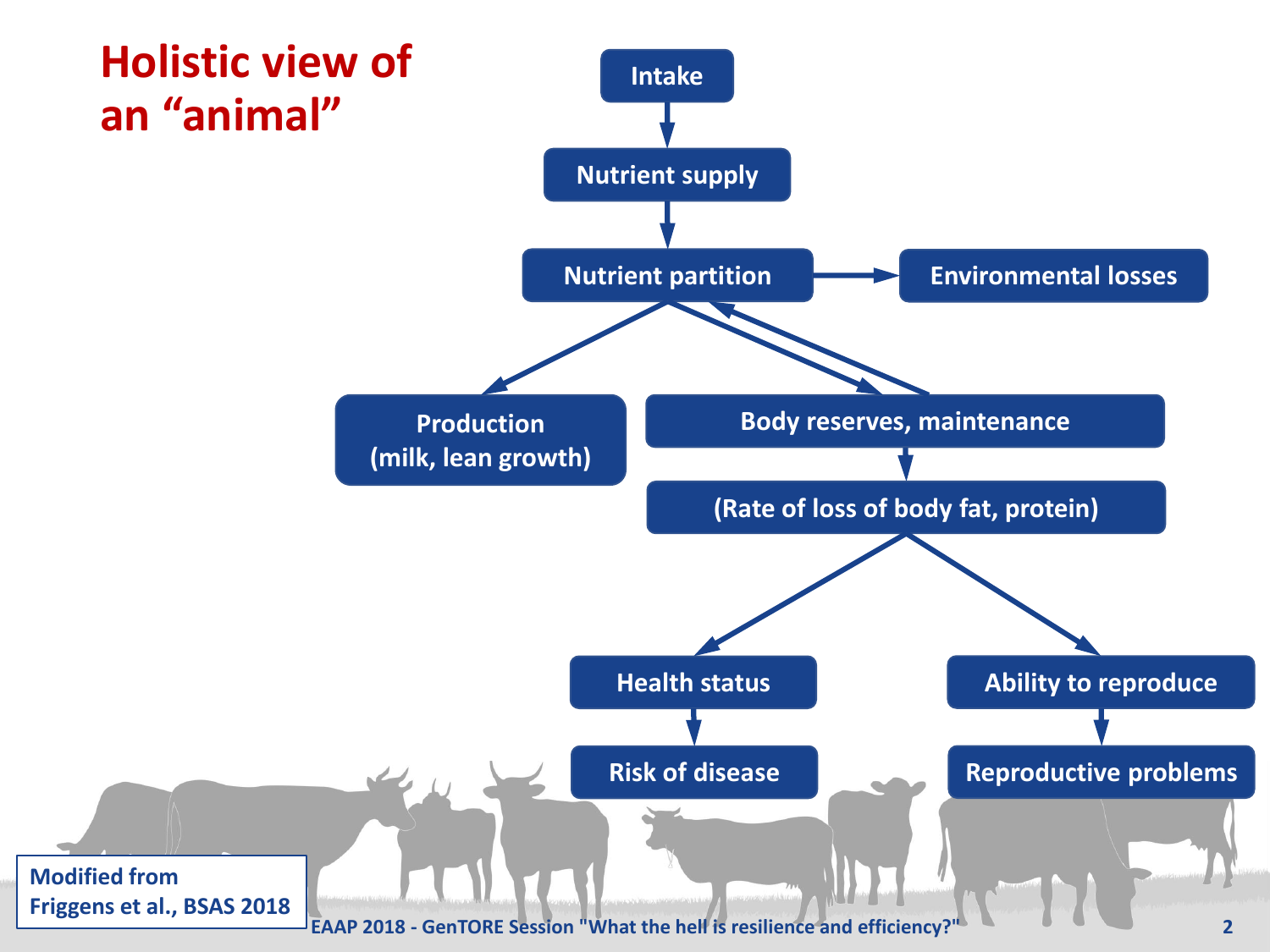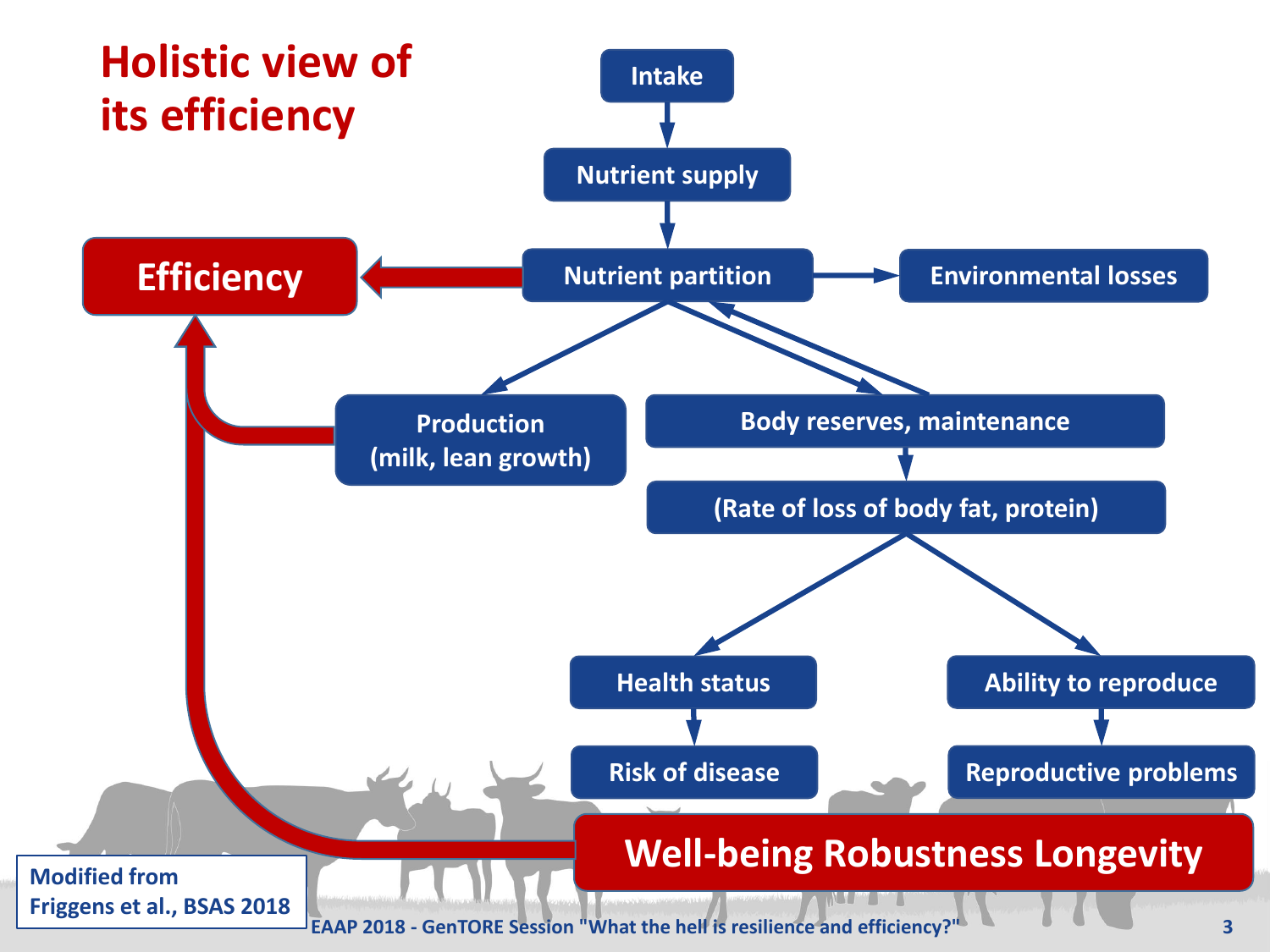#### **Resilience**

- **Capacity to respond to perturbations**
- **More precisely: "individual" capacity to resist perturbations**



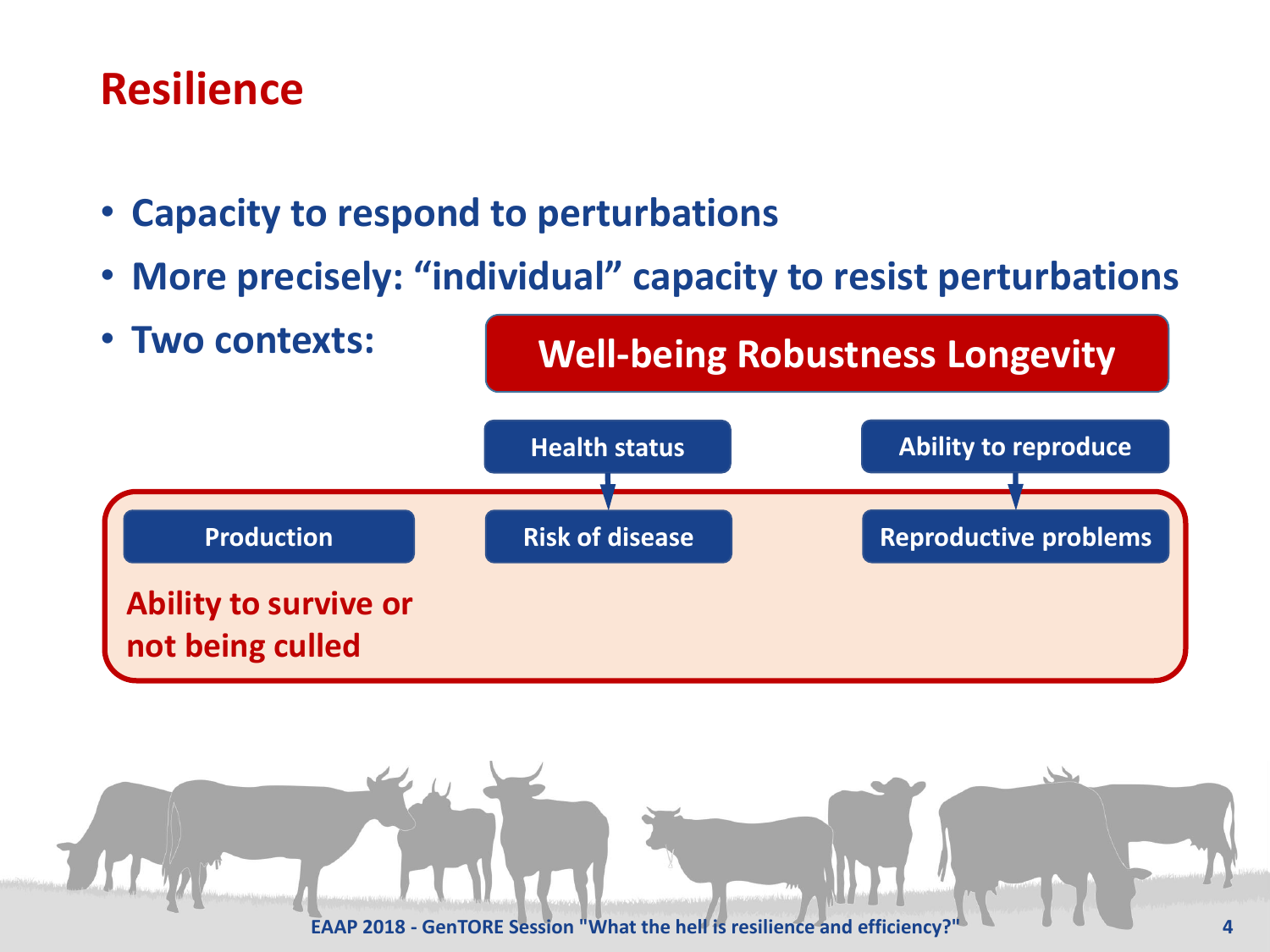#### **Resilience**

- **Capacity to respond to perturbations**
- **More precisely: "individual" capacity to resist perturbations**



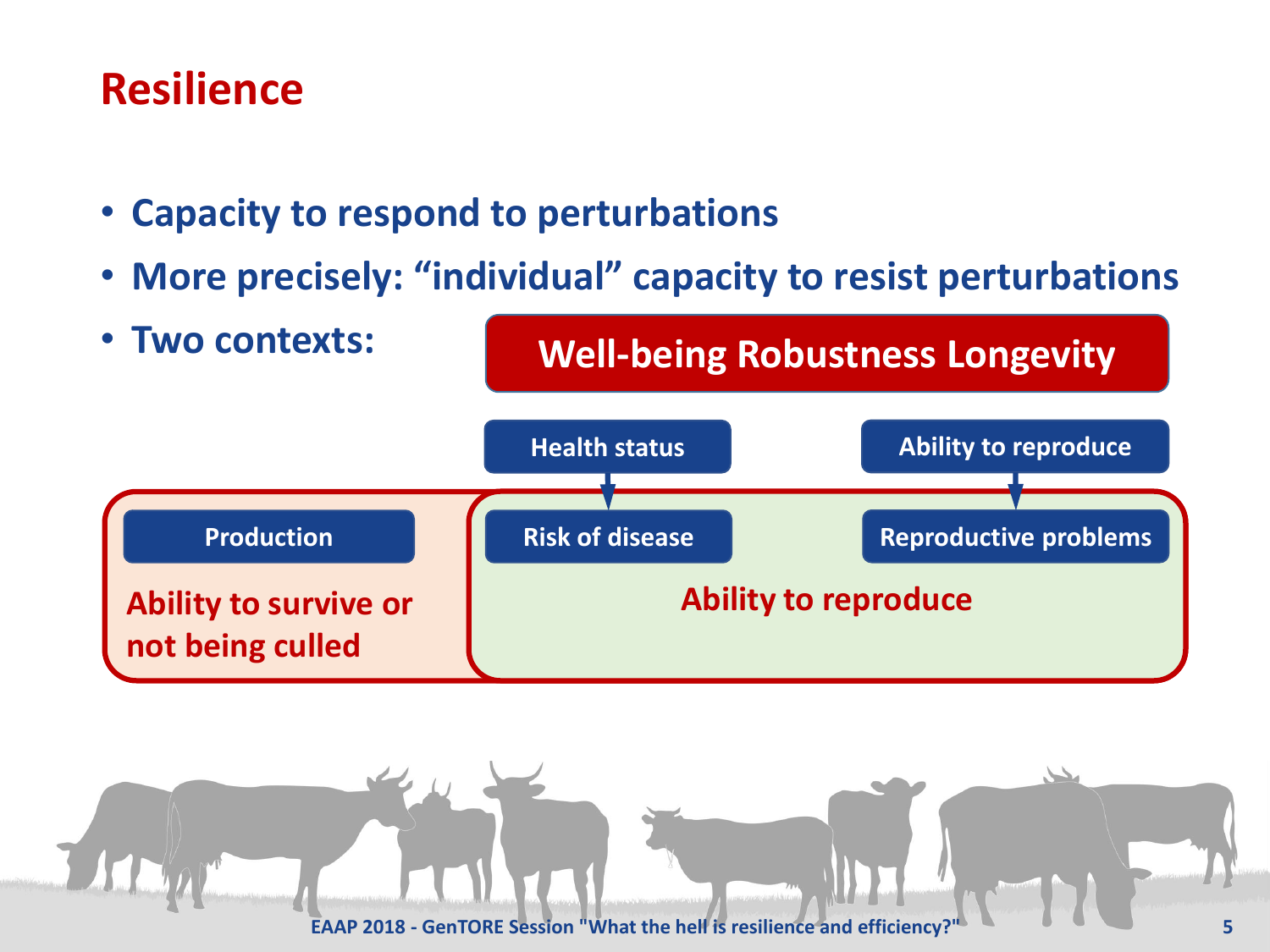#### **Resilience**

- **Capacity to respond to perturbations**
- **More precisely: "individual" capacity to resist perturbations**



➔ **BOTH needed to perpetuate genes of a given "individual"**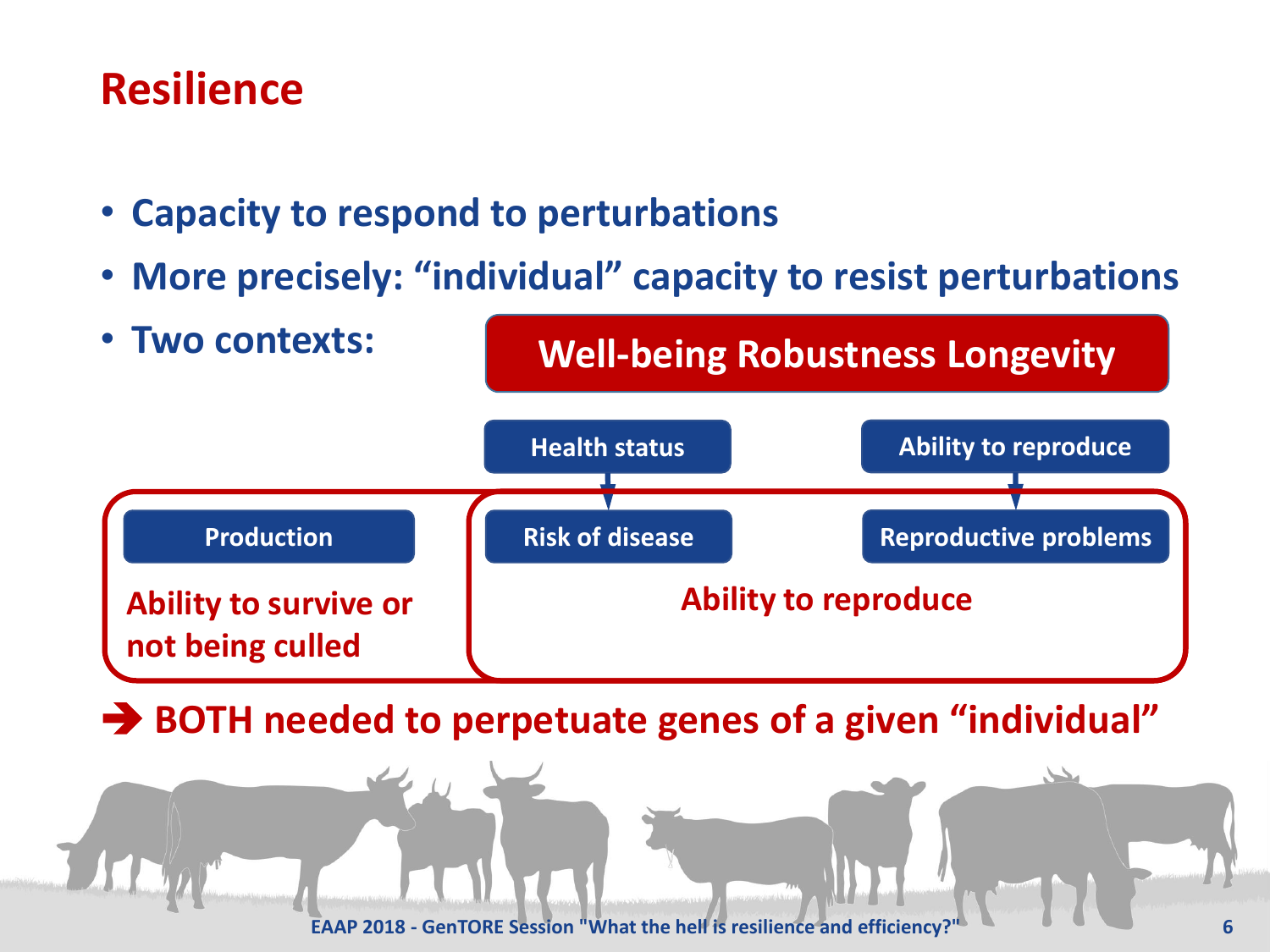## **Changing environments ⇔ Changing animals ?**

#### • **Old question:**

- Do we change the environment?
- Do we change the animals?
- **Changing resilience and efficiency:**
	- Through breeding and management or both?

#### ➔ **Innovative objectives of the FP7 Project GplusE:**

- **1. Genotype AND Environment contributing to sustainability of dairy cow production systems**
- **2. By optimal integration of genomic selection and novel management protocols**
- **3. Through the development and exploitation of genomic data and supporting novel phenotyping approaches**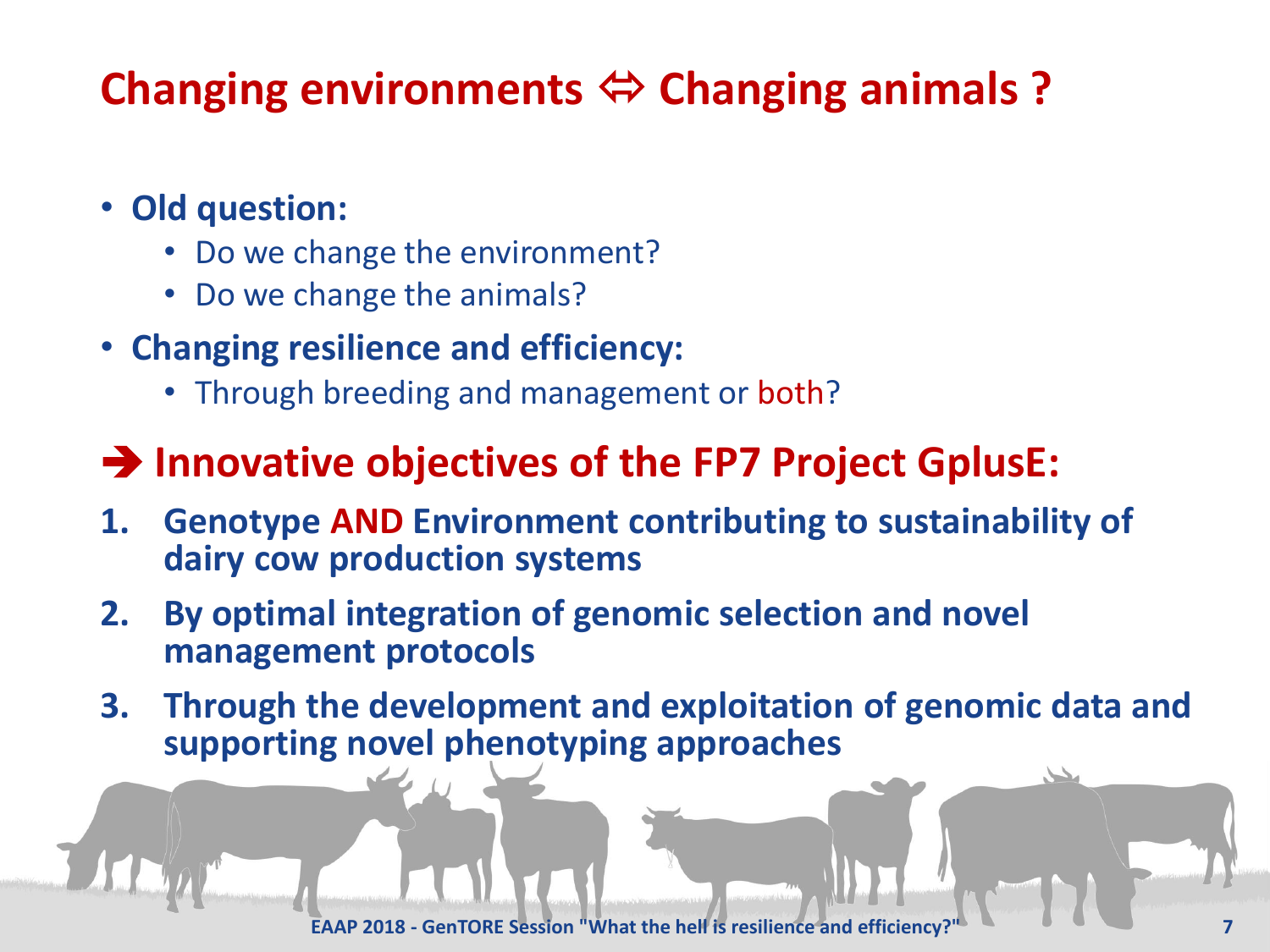# **How fast can we change resilience and efficiency through breeding and management?**

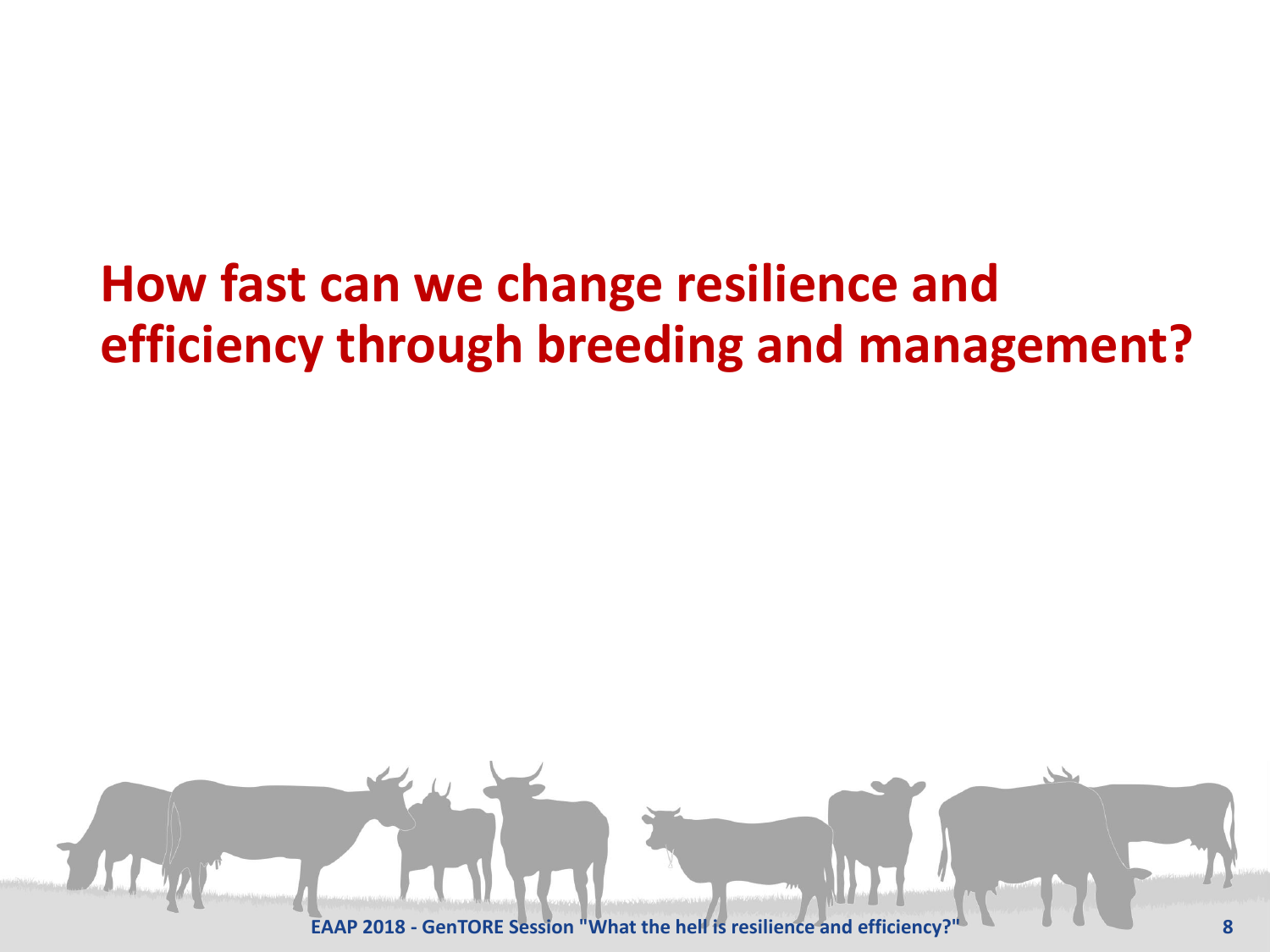# **How fast can we change resilience and efficiency through breeding and management,**

# **and where should we put our eggs?**

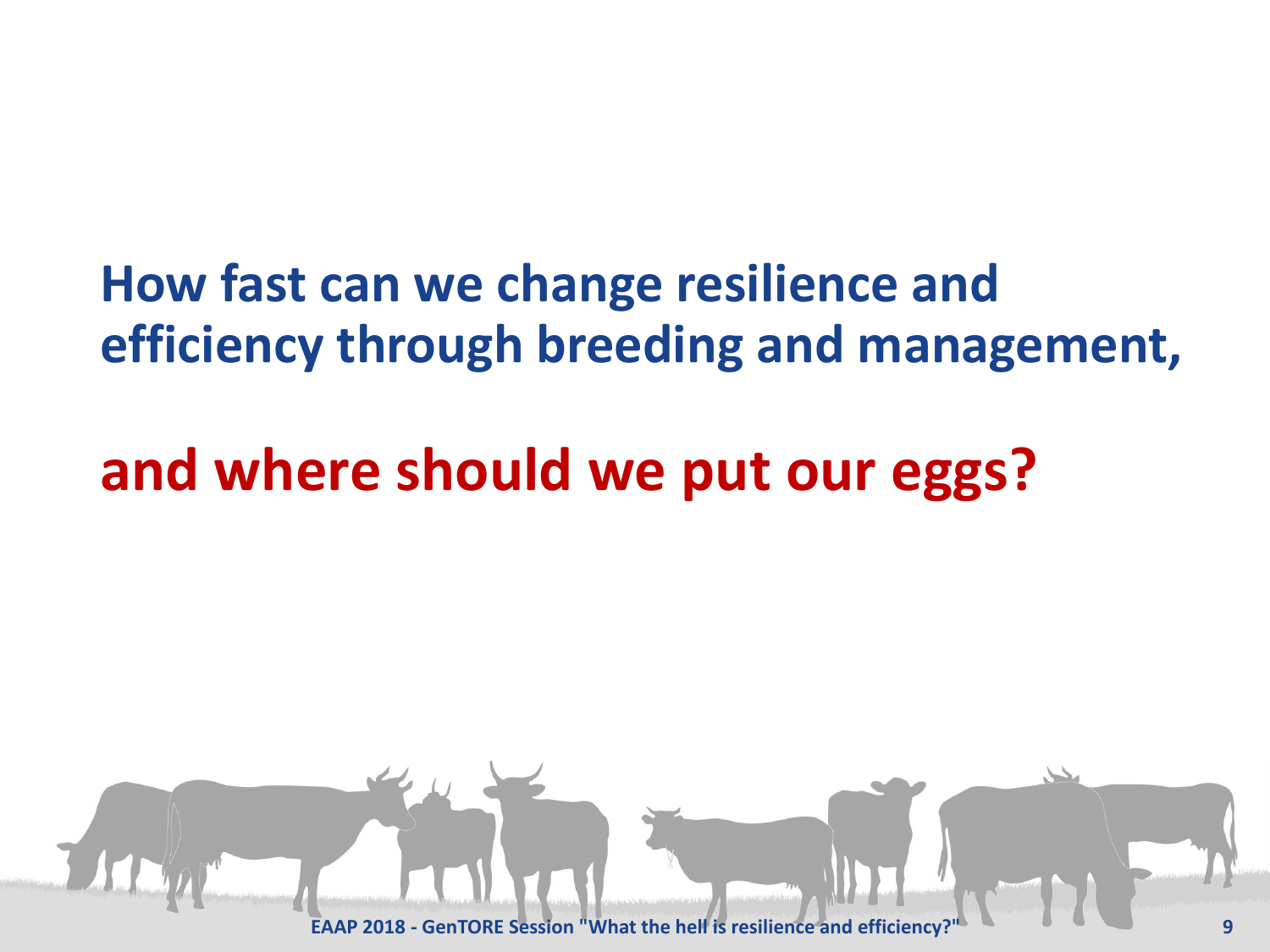## **GplusE Project: Innovations in management**

#### • **GplusE** ➔ **innovative methods to optimize management**

- Hazard Analysis Critical Control Point (HACCP) **→** preventative approach
- Evolutionary Operation (EVOP)
	- **→** continuous process of optimization

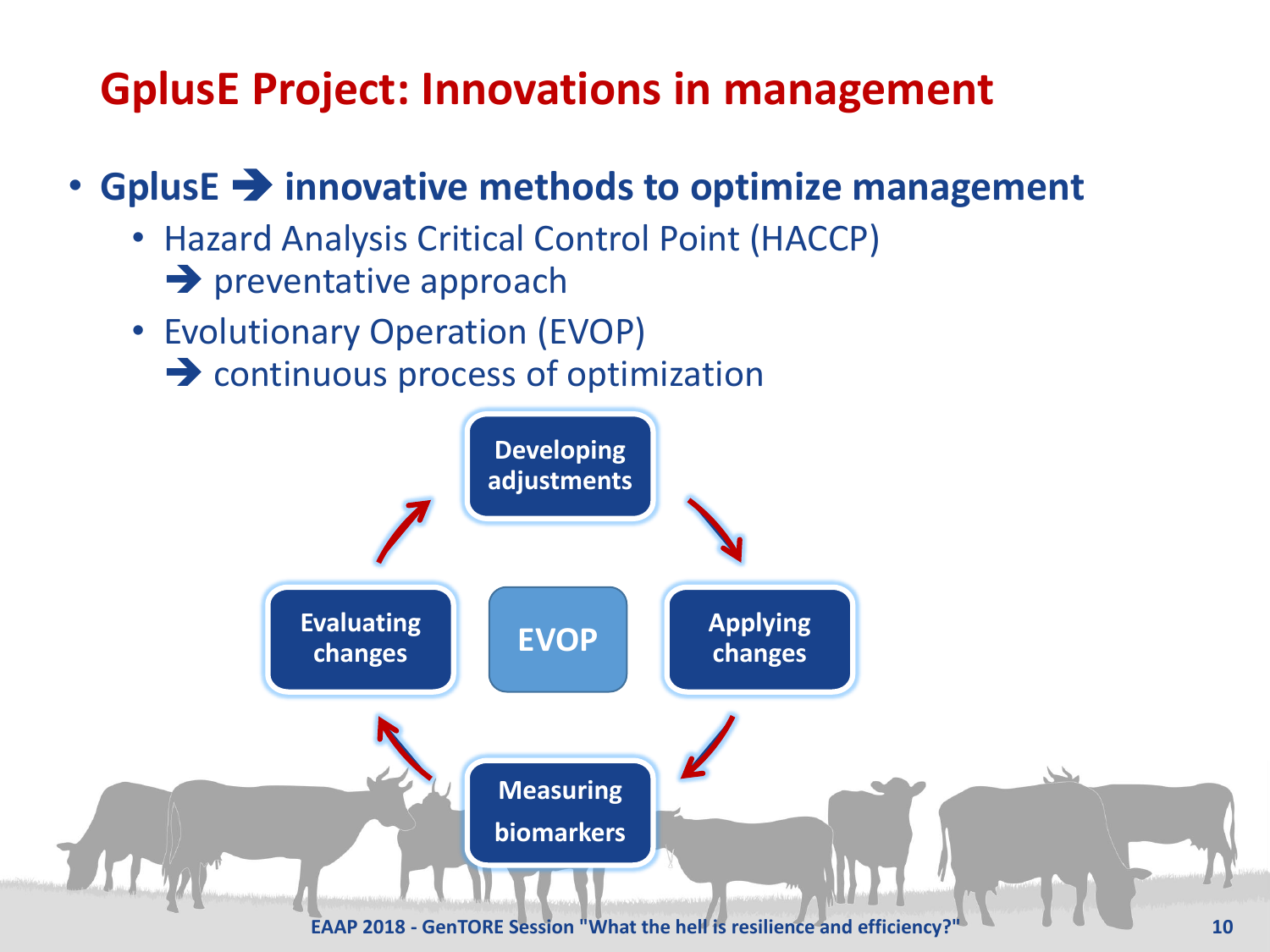## **GplusE Project: Innovations in management**

#### • **GplusE** ➔ **innovative methods to optimize management**

- Hazard Analysis Critical Control Point (HACCP) **→** preventative approach
- Evolutionary Operation (EVOP)
	- **→** continuous process of optimization
- **Optimize dairy cow management**
	- **→** in given production circumstances
- **Continuous process of cumulative optimization**
- **Analogous to genetic (genomic) selection**
	- Another important research topic of the GplusE project

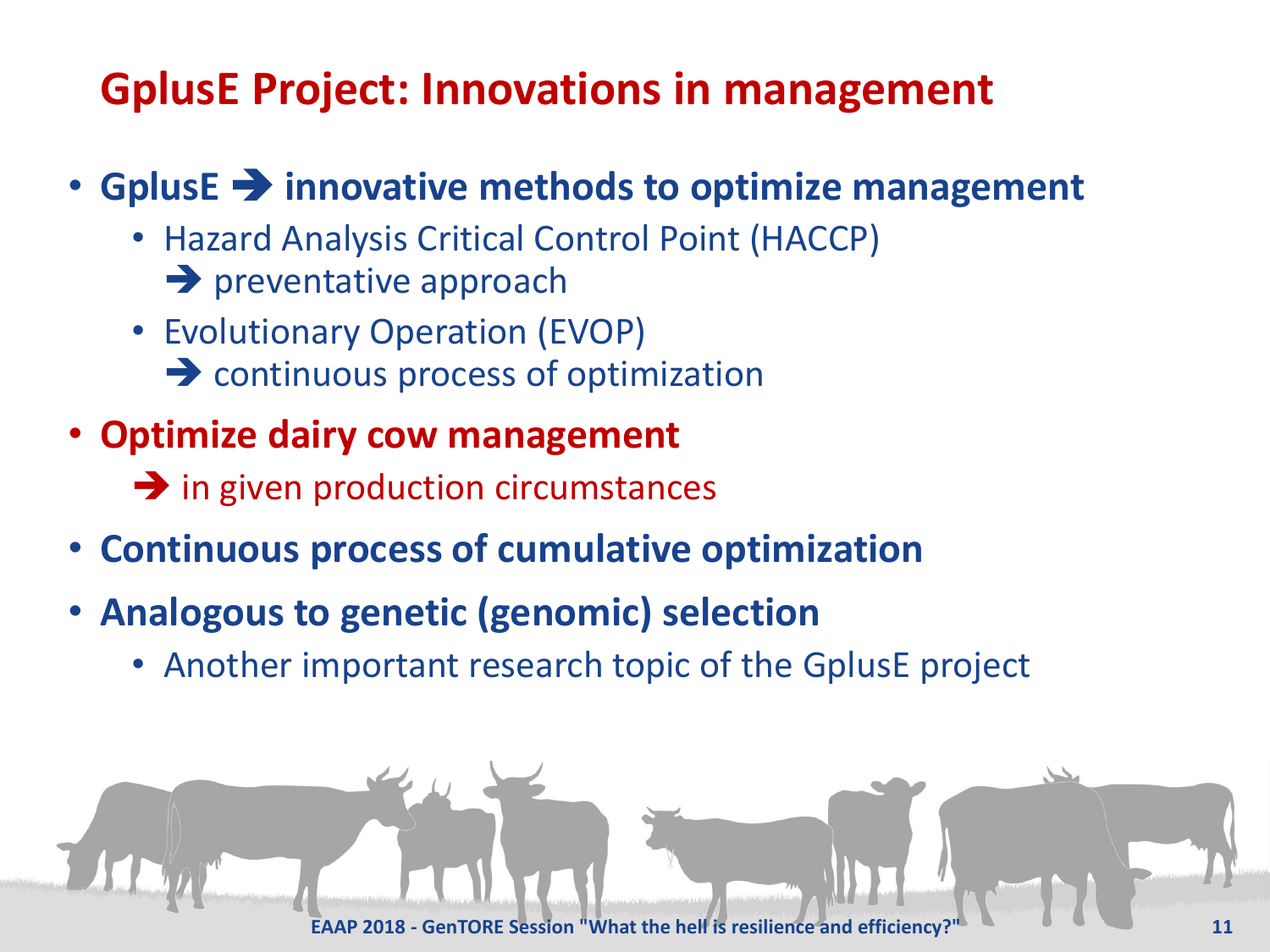## **Bottleneck: phenotypes for efficiency and resilience**

- **Needed for G and E:**
	- Development of appropriate response variables describing efficiency and resilience
	- **→ Phenotypes ← Biomarkers**
- **Many challenges and opportunities**
- **Example developed in this presentation:**
	- Negative energy balance and associated metabolic imbalance

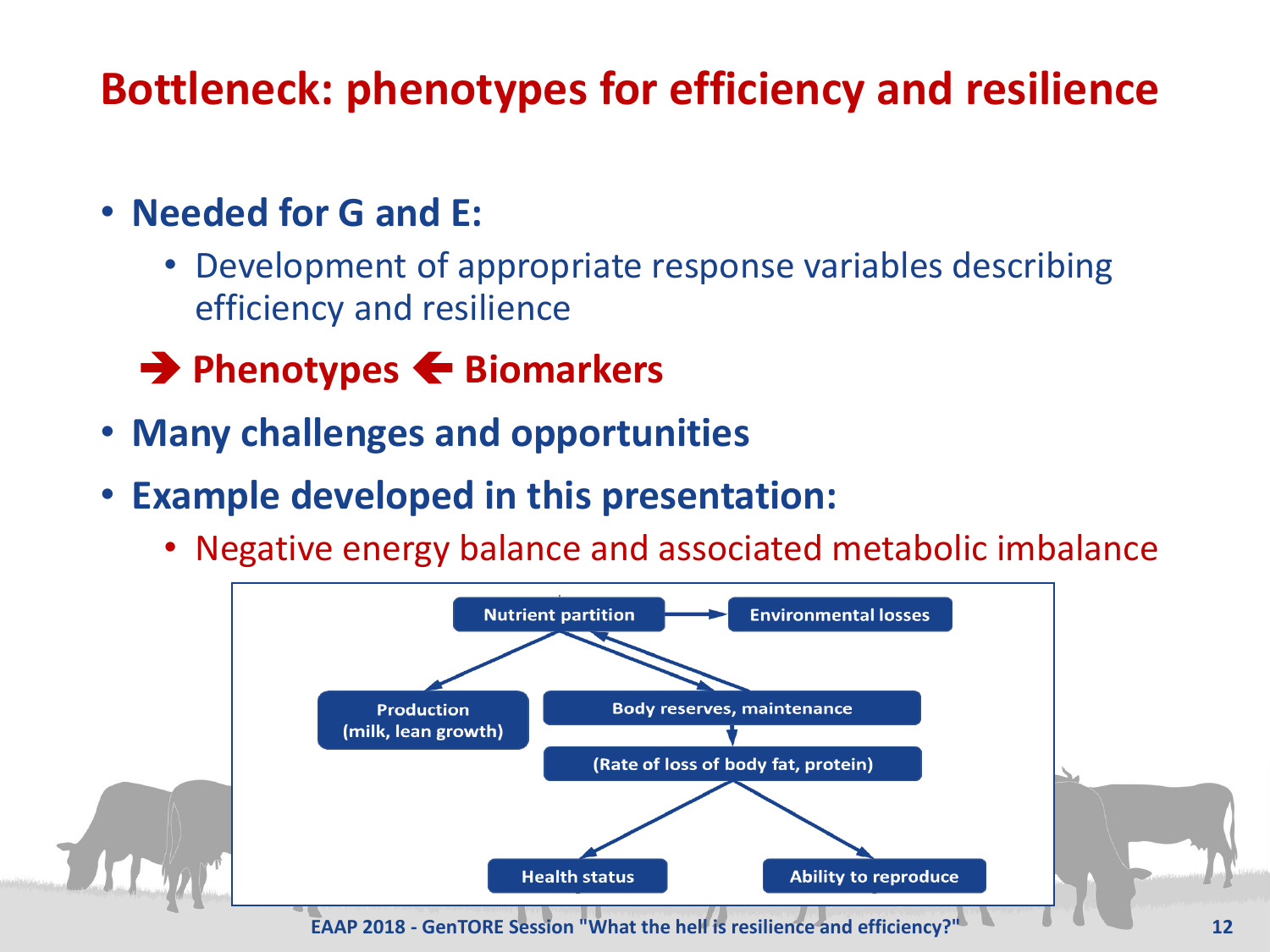## **GplusE: Phenotypes**

- **Objective:**
	- To develop and validate new, easily-measured phenotypes
	- That can supplement or correlate with and replace traditional phenotypes as milk yield and composition, traditional functional traits, ….
- **Main focus of GplusE**
	- Metabolites and enzymes in blood and milk
	- Glycan profiles
	- Mid-infrared (MIR) spectra
		- ➔ predicting "traditional" and "novel" (metabolites and enzymes)

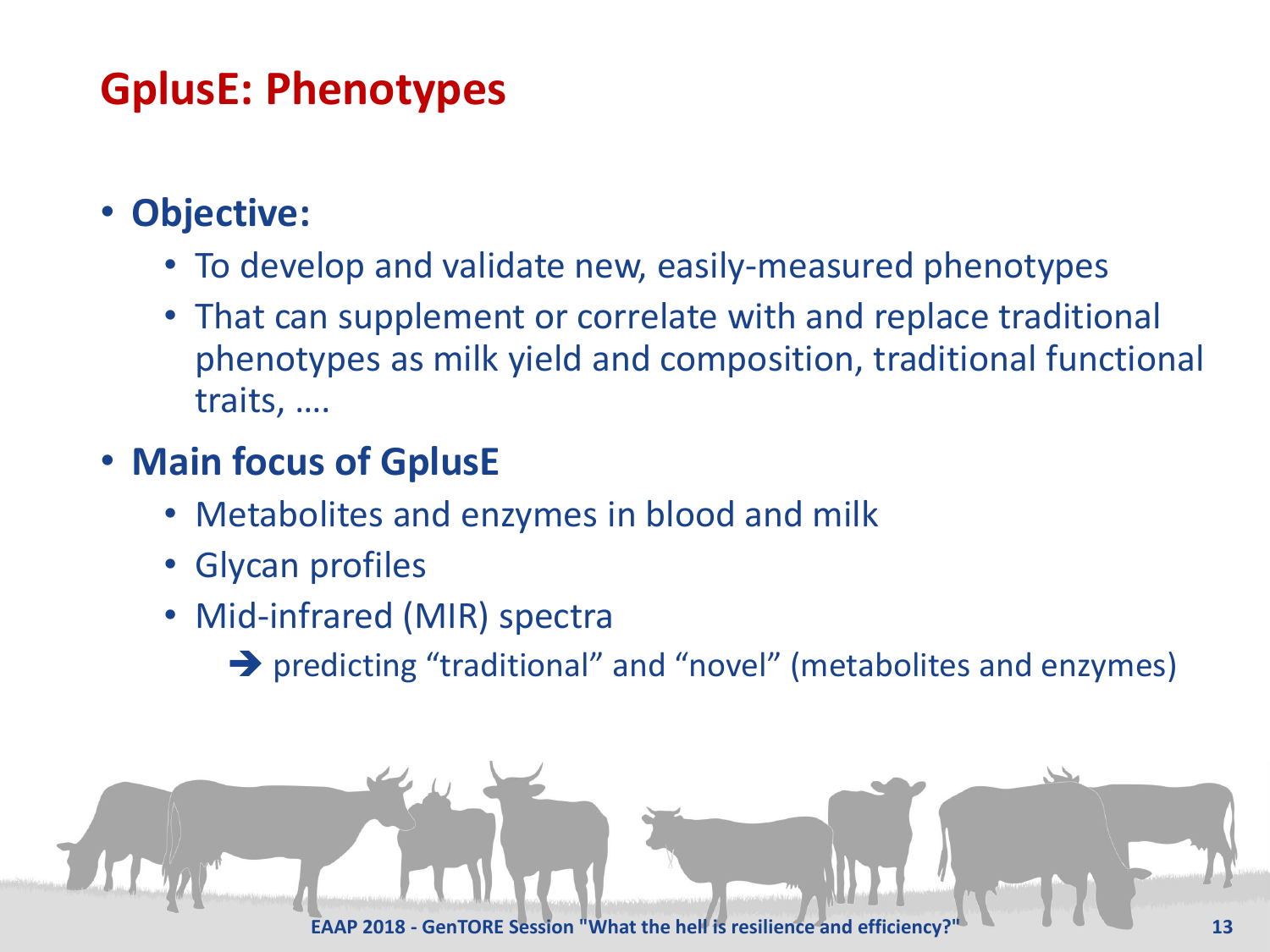## **GplusE: Individual blood biomarkers MIR predicted**

| <b>• Blood biomarkers</b> | $\mathsf{n}$ | $R^2$ | <b>RPD</b> <sub>cv</sub> |
|---------------------------|--------------|-------|--------------------------|
| <b>Glucose</b>            | 380          | 0.44  | 1.33                     |
| <b>IGF-I</b>              | 387          | 0.61  | 1.59                     |
| <b>NEFA</b>               | 234          | 0.39  | 1.28                     |
| <b>BHB</b>                | 205          | 0.70  | 1.81                     |

**Grelet et al., animal 2018 https://doi.org/10.1017/S1751731118001751**

- **MIR records** ➔ **milk MIR based predictions (older equations)** 
	- 144,623 records (closest to DIM25)
	- From 73,378 cows in Walloon region of Belgium
- **Model: single-trait, multi-lactation (1, 2, 3+)**
- **Gengler et al., ICAR 2018 https://www.icar.org/wpcontent/uploads/2018/07/ICAR-Technical-Series-23-Auckland-2018-Proceedings.pdf**
- **Variance components computed using EM-REML**
	- h 2 ranging from **0.12** to **0.27**, high correlations among lactations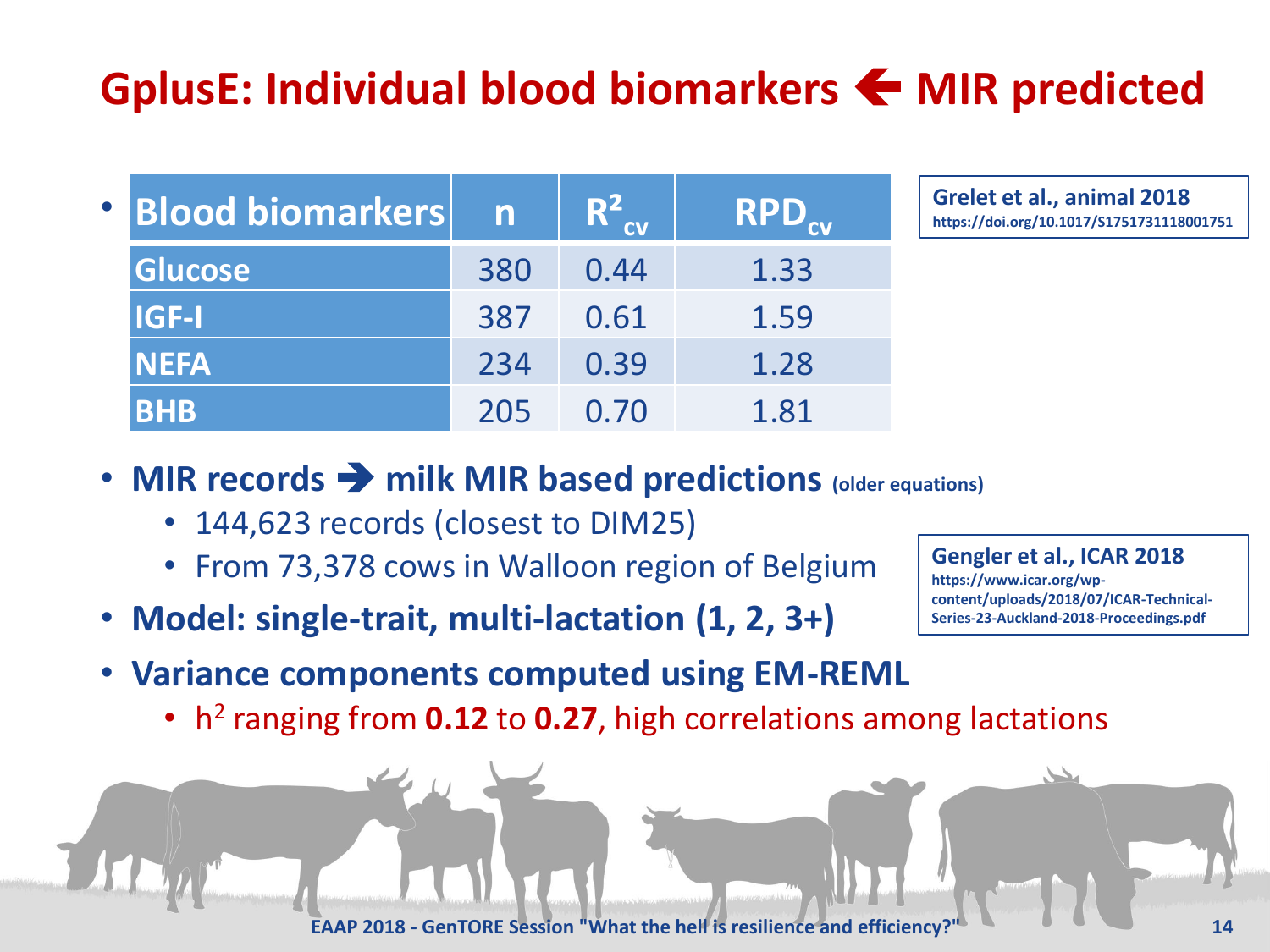

- **Gengler et al., ICAR 2018 https://www.icar.org/wpcontent/uploads/2018/07/ICAR-Technical-Series-23-Auckland-2018-Proceedings.pdf**
- **1. Predicting robustness and resilience traits from earlier available biomarker based MIR traits**
- **2. Association between slope of MIR predicted blood biomarkers on heat stress with resilience and robustness traits**

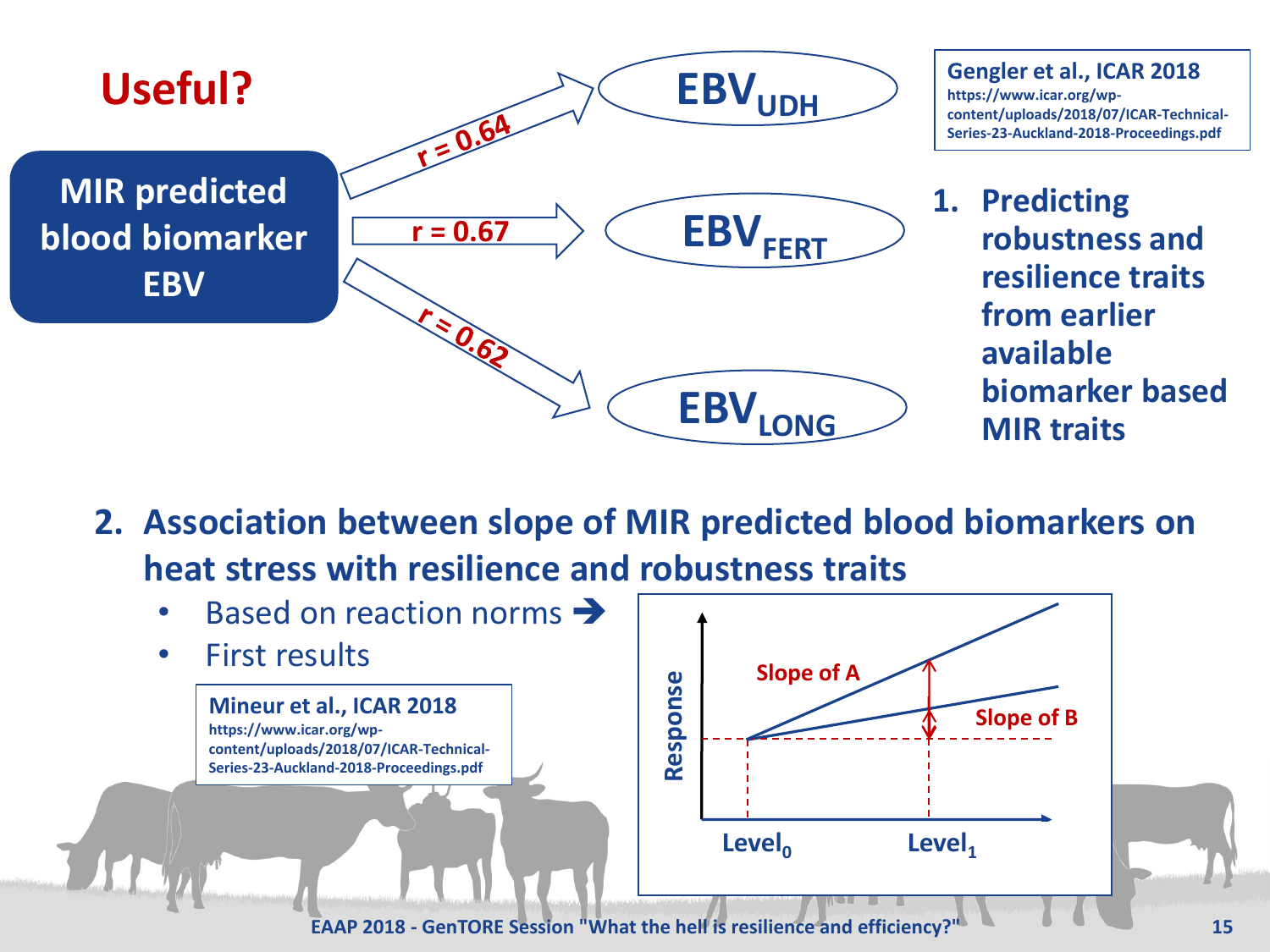### **Negative energy balance and associated metabolic imbalance**

- **Danger of mixing-up issues here**
	- Negative energy balance not the same as metabolic imbalance
- **Biomarkers for negative energy balance (NEB)**
	- Biomarkers in milk: BHB, acetone, C18:1 cis-9….
	- Better biomarkers in blood: BHB, glucose ….
- **But issue not detecting "healthy" animal that is in NEB but: NEB** ➔ **metabolic imbalance**
- **Innovative phenotypes**  $\leftarrow$  **metabolic cluster** 
	- Definition ongoing process see
		- Grelet et al., animal 2018 <https://doi.org/10.1017/S1751731118001751>
		- De Koster et al., JDS 2018 (submitted)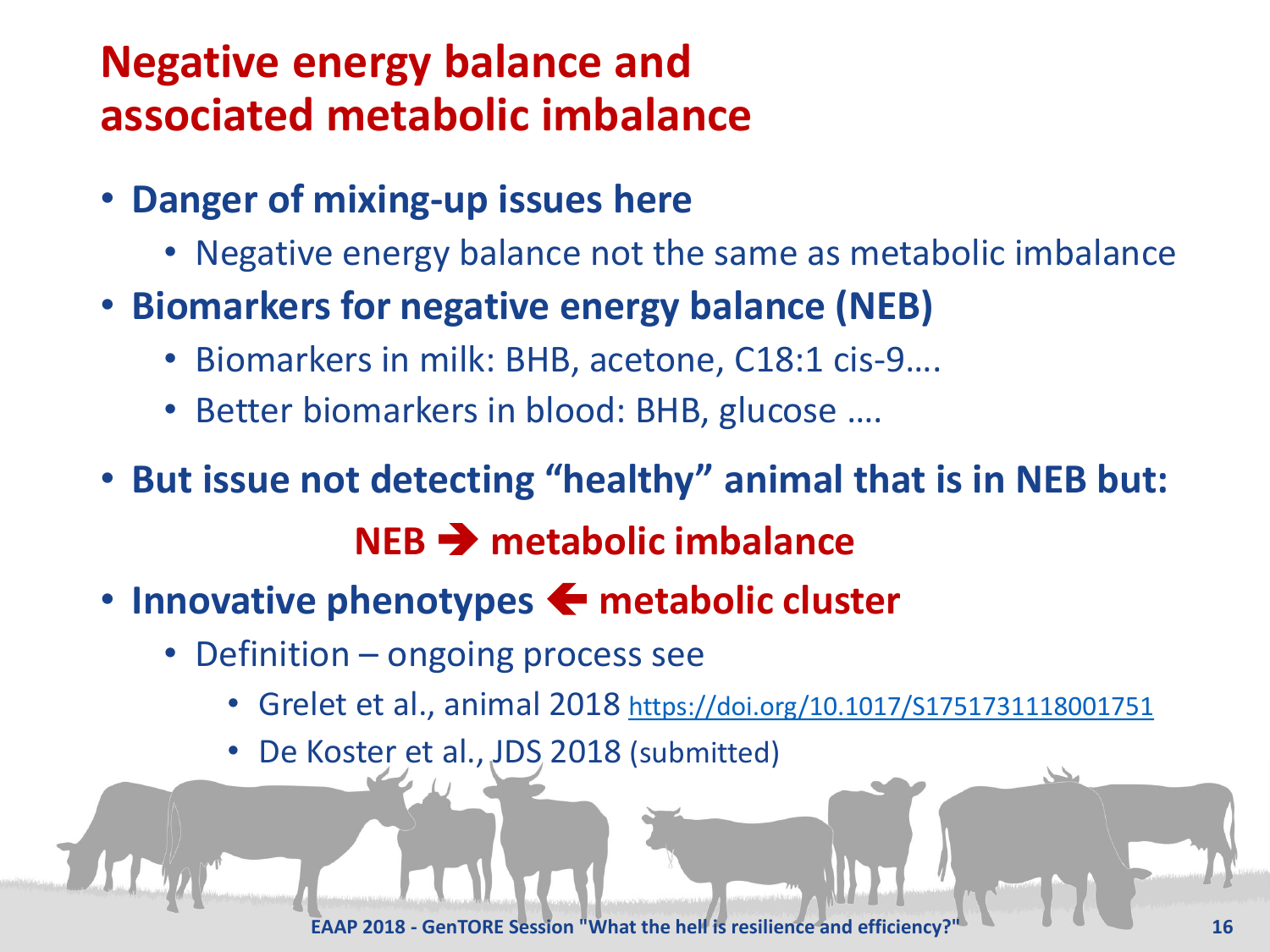#### **Metabolic clusters**

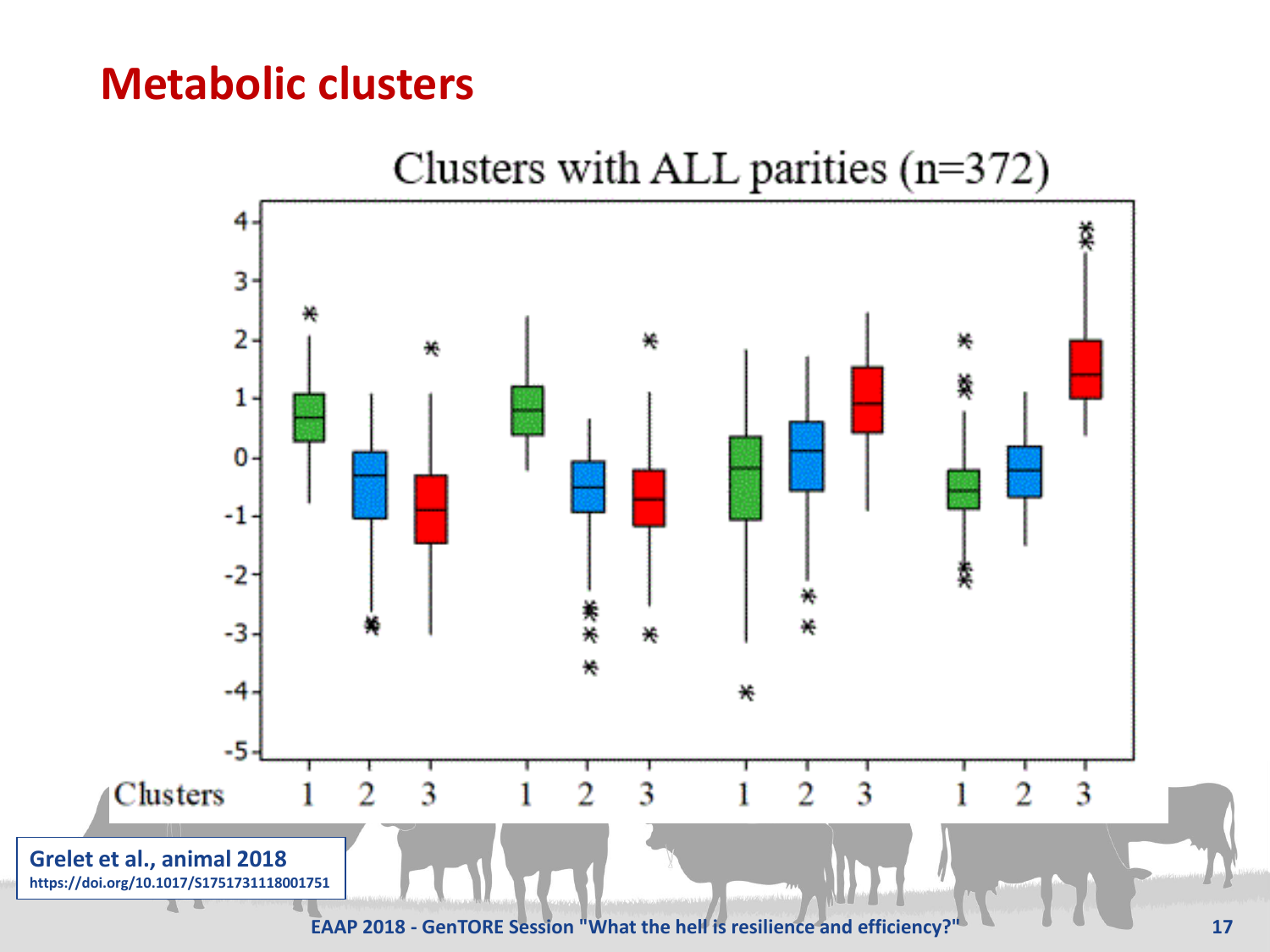#### **Genetics of metabolic clusters**

## **WORK IN PROGRESS**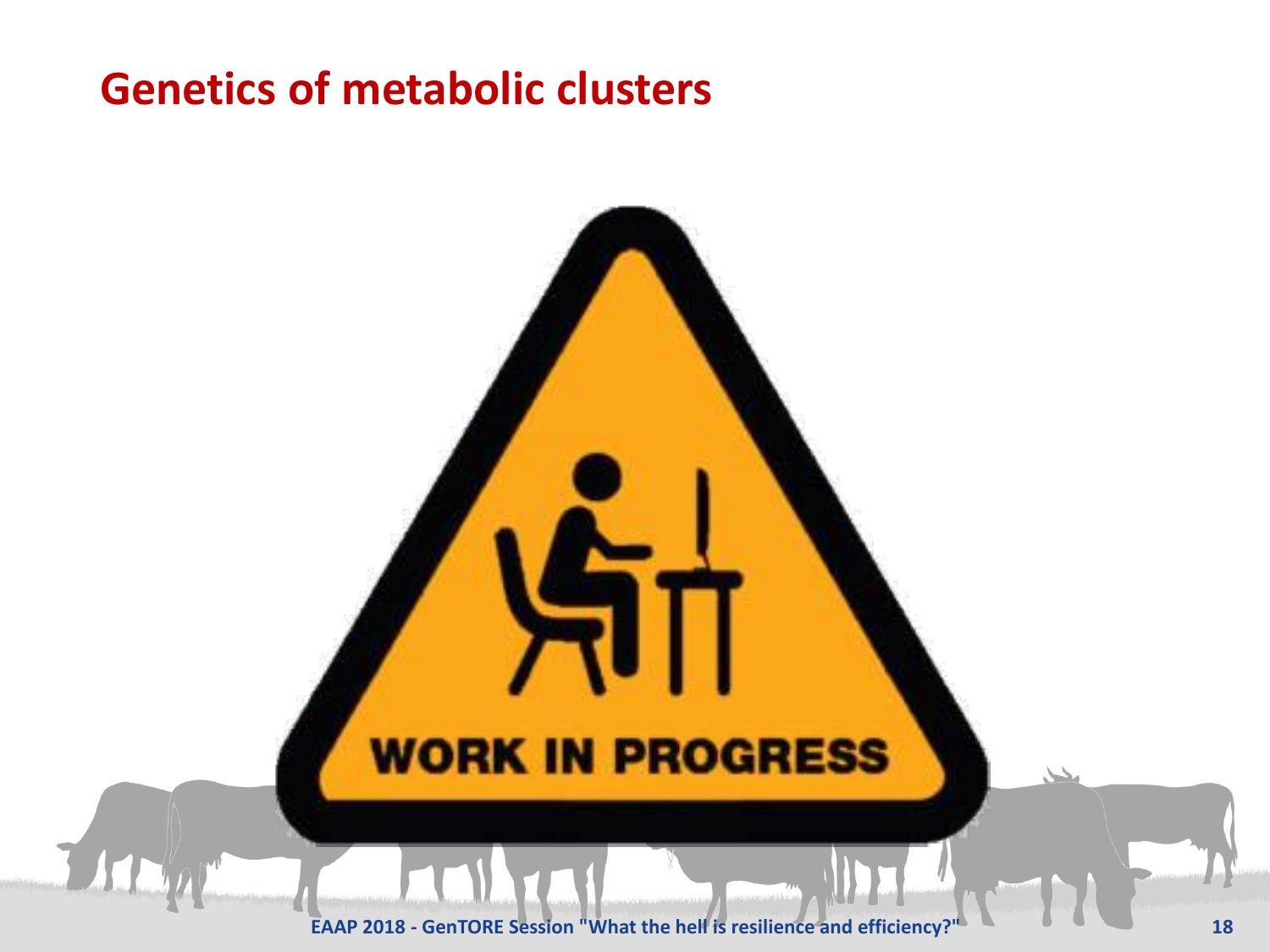## **Conclusions**

- **How fast can we change resilience and efficiency through breeding and management, and where should we put our eggs?**
	- Not an easy question to answer !
- **Depends on replies to these questions:**
	- How do we define resilience and efficiency?
	- How do we measure resilience and efficiency?
	- Which tools do we have at our disposal to improve them?
	- How effective are these tools?
- **Breeding and management** ➔ **advantages and disadvantages**
- **Bottleneck** ➔ **phenotyping resilience and efficiency**
	- GplusE: metabolites, glycans, MIR …. + innovative modeling